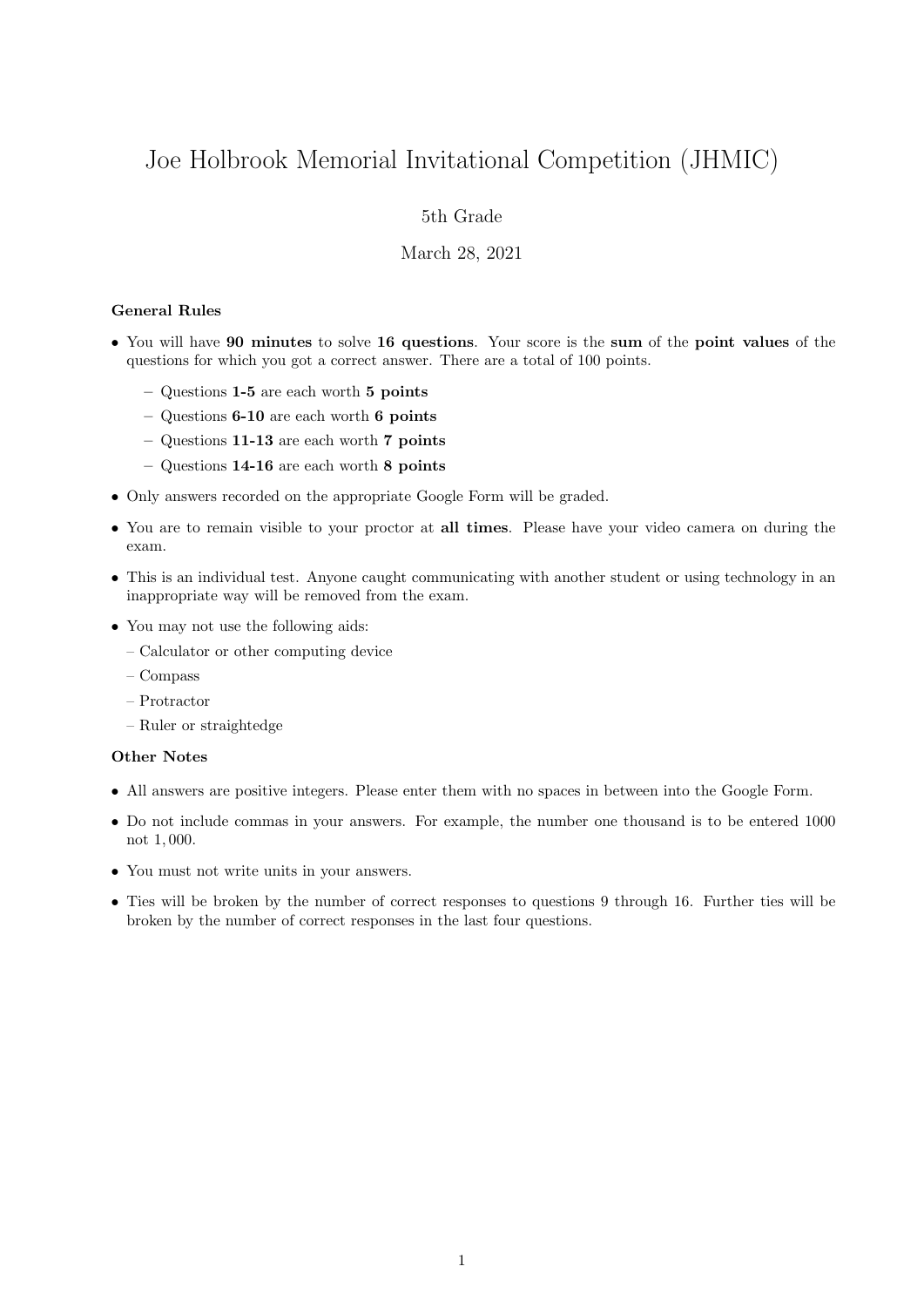- 1. [5 pts] Compute  $(2021)(2+0+2+1) + (2^2+2^0+2^2+2^1) \cdot (2^{2+0+2+1}).$
- 2. [5 pts] Find the smallest prime such that 2 plus that prime is not a prime or a square.
- 3. [5 pts] Fill in the other seven numbers in the following 3 by 3 grid with the numbers from 1-9 excluding 3 and 9 such that the sum of the numbers in each row is equal and the sum of the numbers in each column is equal and each number is used exactly once. Let  $a$  be the product of the four numbers in the corners and b be the sum of the four numbers in the corners. What is  $a + b$ ?



- 4. [5 pts] Two sides of a right triangle are 5 and 2. What is the minimum possible value of the square of the area?
- 5. [5 pts] A teacher with  $n \ge 20$  students notices that for every prime p between 10 and 20, if she splits her students into groups of p until no more groups can be formed, a prime number of students will be left over. What's the smallest possible value of  $n$ ?
- 6. [6 pts] A random 6 letter word composed of 2 A's, 2 B's and 2 C's is written. The probability that exactly 1 pair of identical letters are adjacent to each other is  $\frac{p}{q}$  in simplest terms. What is  $p + q$ ?
- 7. [6 pts] Three cows and two sheep can paint a barn in the same amount of time as a cow and seven sheep. Given that a cow can paint the barn in 5 hours, how many minutes will it take two cows and five sheep to paint the barn?
- 8. [6 pts] For a point P strictly inside the equilateral triangle  $\triangle ABC$ , segments PA, PB, and PC are drawn. determining angles  $\angle APB$ ,  $\angle BPC$ , and  $\angle CPA$  What is the closest integer to the greatest possible value for the positive difference between the mean and the median of these three angles?
- 9. [6 pts] Let a, b, and c be distinct integers such that  $1 \le a, b, c \le 9$ . How many triples  $(a, b, c)$  satisfy the property that the units digits of  $a + b + c$  matches the units digit of at least one of a, b, or c?
- 10. [6 pts] Nikhil and Jaiden are in a knockout style tournament with two other people. Initially, people are paired up against a random opponent and each person has a  $\frac{1}{2}$  chance of winning and moving on the next round. The probability Nikhil and Jaiden meet in the final and Nikhil wins can be written as  $\frac{a}{b}$  in simplest form. What is  $a + b$ ? The diagram below illustrates what a knockout style tournament may look like.



- 11. [7 pts] Jaiden swims with speed r. When swimming in the Lazy River that has no current, Jaiden swims 1 mile downstream and then 1 mile upstream in time  $t_{\text{no current}}$ . He then swims 1 mile downstream and then 1 mile back upstream in the Boppity river flowing at rate s downstream and that takes him time  $t_{\text{current}}$ . Given that the ratio between  $t_{\text{no current}}$  and  $t_{\text{current}}$  is 120 : 121, how many times faster is Jaiden swimming speed  $r$  than the current of Boppity river?
- 12. [7 pts] For real numbers a less than r, both with absolute value less than 1, the infinite geometric series with first term  $a$  and common ratio  $r$  has the same sum as the one with first term  $r$  and common ratio  $a$ . What is  $2020(r + a)$ ?